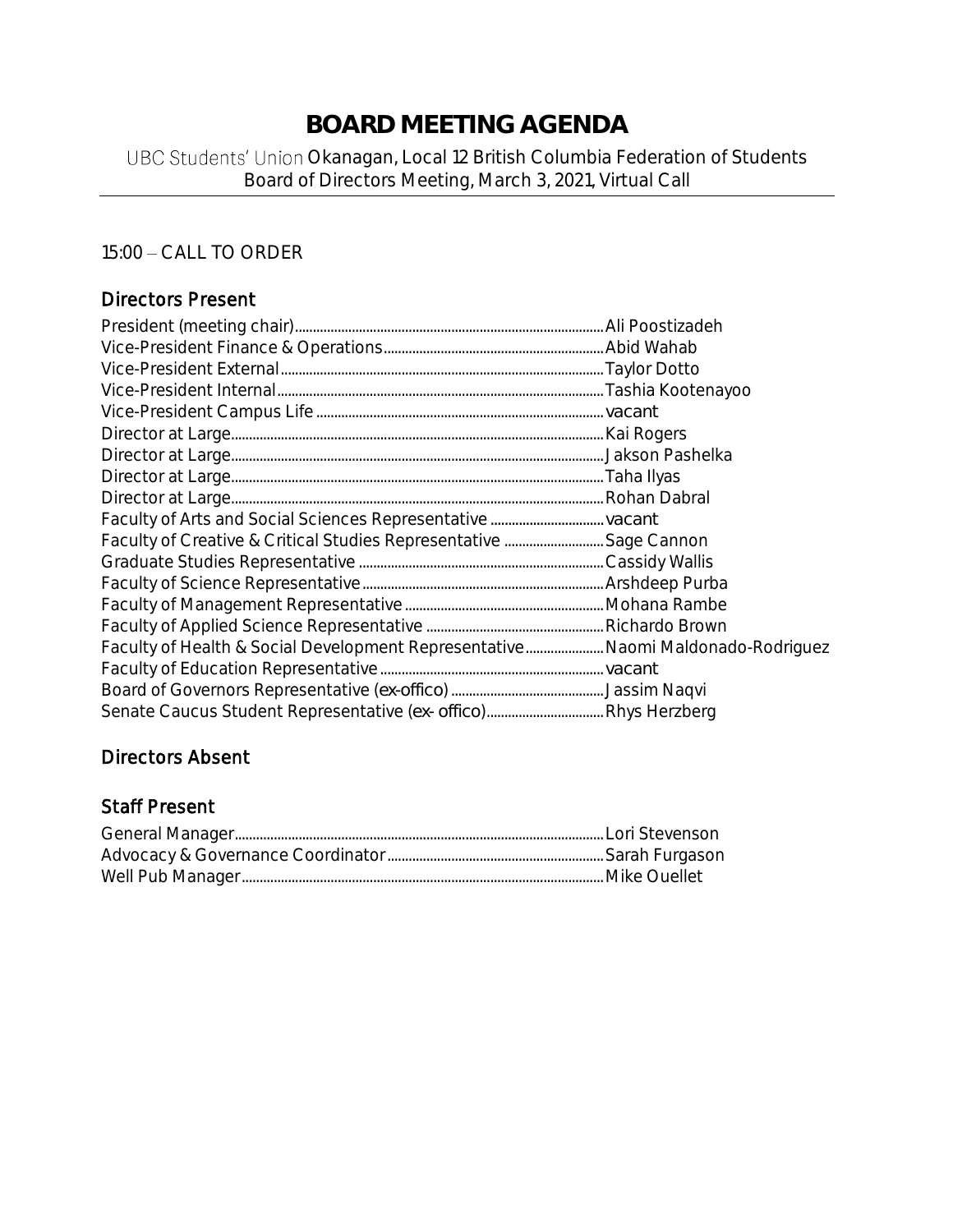**1. ACKNOWLEDGEMENT OF TERRITORY**

We would like to acknowledge that we are on the traditional, ancestral territory of the Okanagan Nation. We would like to recognize that learning happened in this place long before this institution was established. It's important that we understand that we are very privileged to be living, working, and learning in these territories that are not our own.

## **2. ADOPTION OF AGENDA AND REVIEW OF MEMBERSHIP**

## **21/03/03.01 MOTION**

/

Be it resolved that the agenda be adopted.

**3. ADOPTION OF MINUTES FROM PREVIOUS MEETINGS**

**21/03/03.02 MOTION**

/

Be it resolved that minutes of the meeting held February 24, 2021 be adopted.

## **4. COMMITTEE BUSINESS**

## **4.1** Executive Committee

**21/03/03.03 MOTION**

/

Be it resolved that the minutes of the meeting held February 24, 2021 be adopted.

## **4.2** Finance Committee

## **4.3** Policy Committee

# **4.4** Campus Life Committee

**21/03/03.04 MOTION**

/

Be it resolved that the minutes of the meeting held February 26, 2021 be adopted.

## **4.5** Campaigns Committee

## **4.6** Oversight Committee

## **4.7** Resource Centre Advisory Committee

**21/03/03.05 MOTION**

/

Be it resolved that the minutes of the meeting held February 26, 2021 be adopted.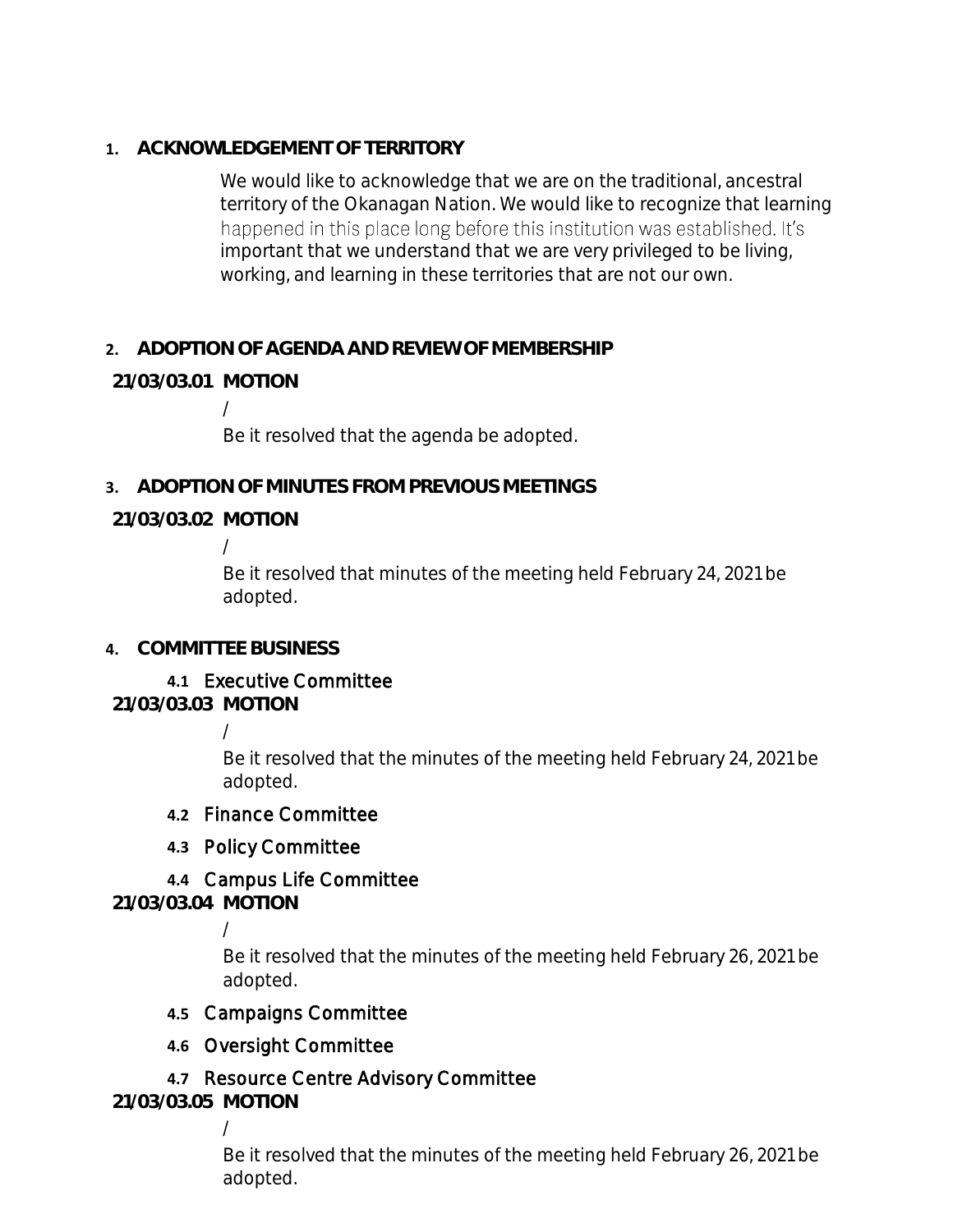- **5. REPORT ON UNIVERSITY RELATIONS**
	- **5.1** Board of Governors
	- **5.2** Senate
	- **5.3** Other University Committees
- **6. INFORMATION ITEMS**
	- **6.1** Next Board Meeting Date
- **7. ADJOURNMENT**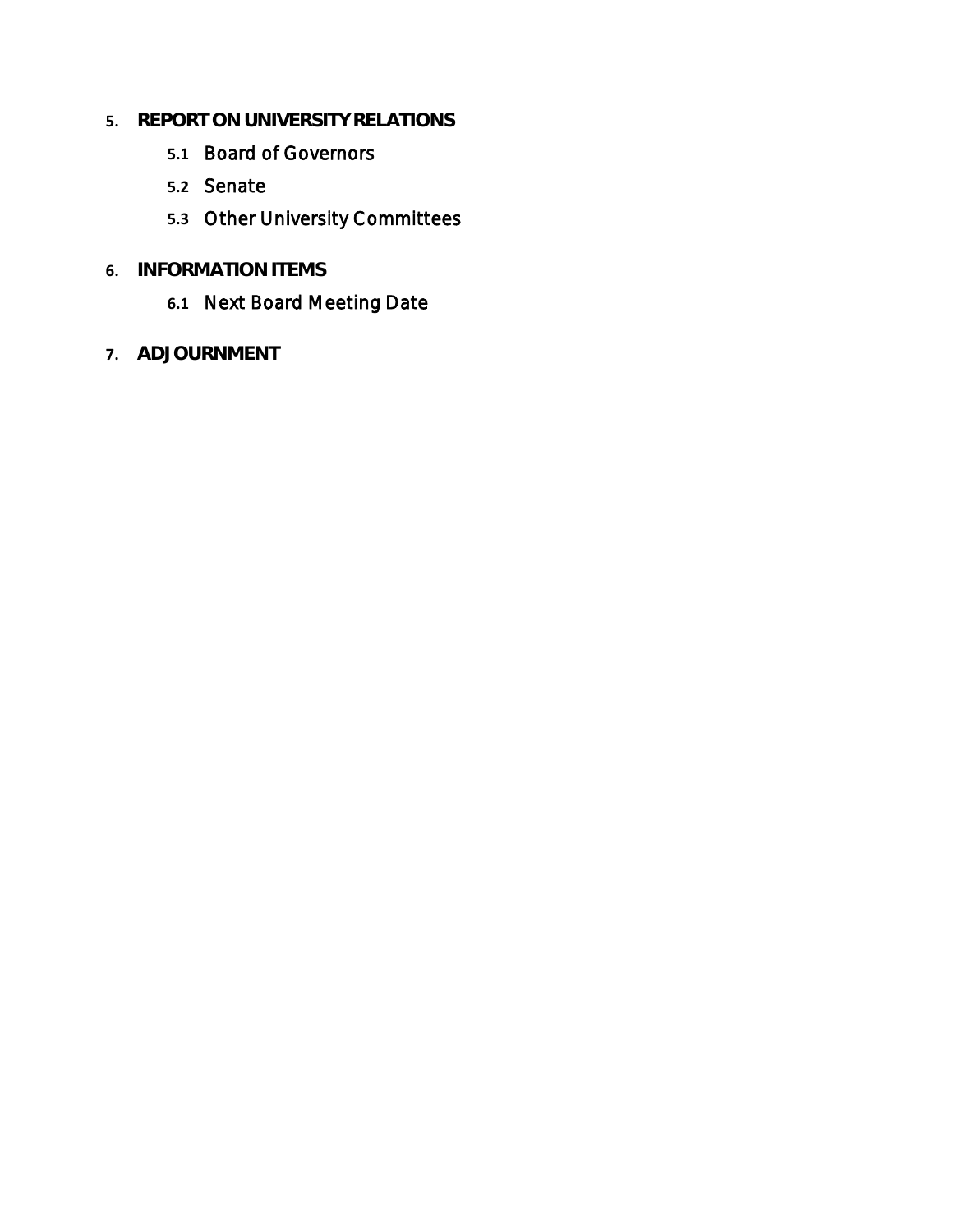# **CAMPUS LIFE COMMITTEE MEETING MINUTES**

Students' Union Okanagan of UBC Campus Life Committee Meeting, February 26th, 2021, Zoom

Meeting called to order at 11:05

#### Committee Members Present

| Senior Manager Student Experience Office, Academic Advising Phil Bond |  |
|-----------------------------------------------------------------------|--|
|                                                                       |  |
|                                                                       |  |

#### Members Absent

#### **1. ACKNOWLEDGEMENT OF TERRITORY**

We would like to acknowledge that we are on the traditional, ancestral territory of the Okanagan Nation. We would like to recognize that learning happened in this place long before this institution was established. It's important that we understand that we are very privileged to be living, working, and learning in these territories that are not our own.

#### **2. INFORMATION ITEMS**

**2.1** VP Campus Life Resignation

Haugen reminded committee members to contact him for anything Campus Life related moving forward through the end of the term.

**2.2** Updates

Bond mentioned that the AVPS portfolio's student leadership banquet is implementing a donation this year, instead of a dinner.

Allen shared that orientation planning will focus within a hybrid scenario for next fall. She mentioned that they'd like to create an orientation committee with SUO student/staff representation.

Haugen thought himself and the next VP Campus Life should attend.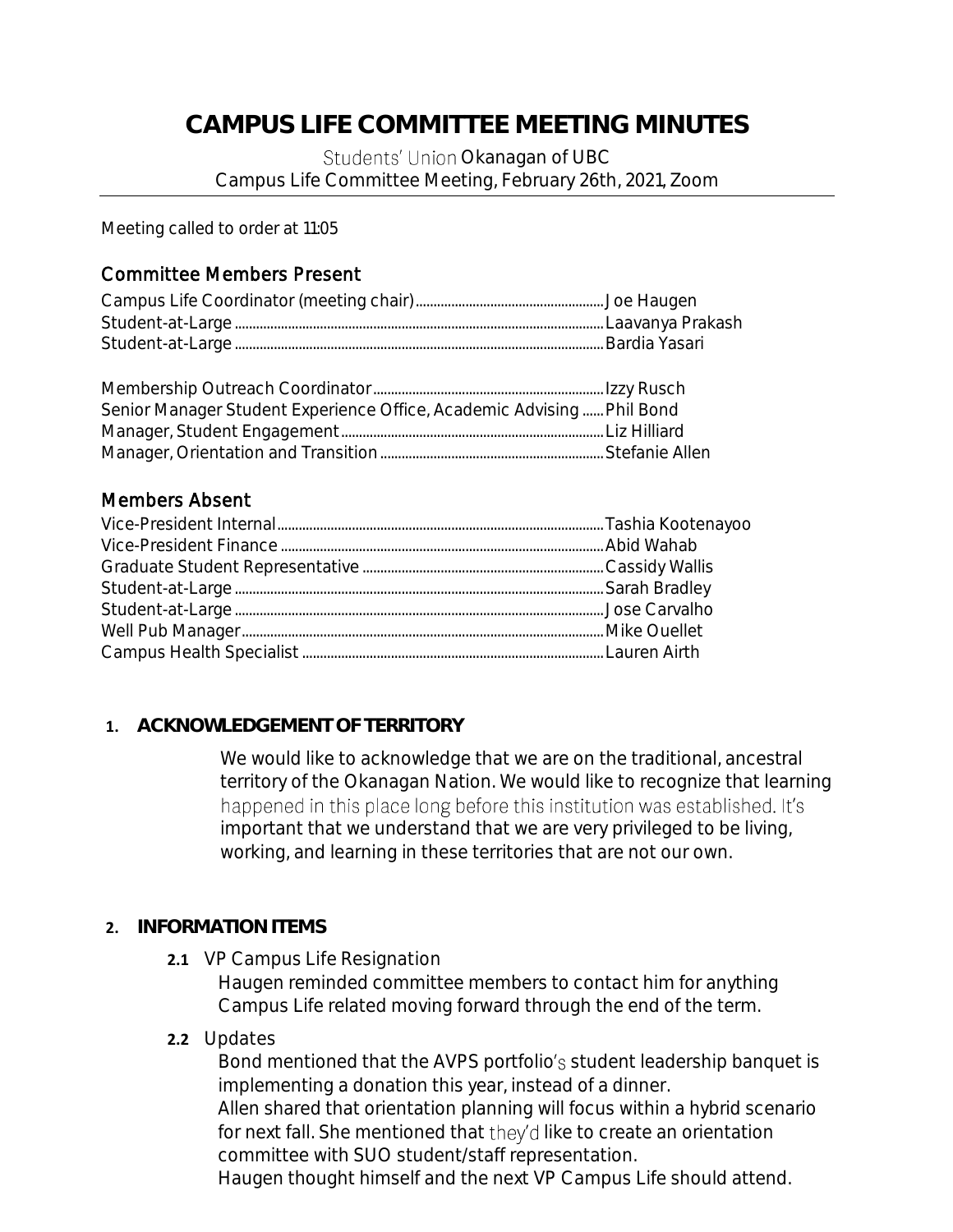Hilliard talked about the development of a framework for a student leadership award. This framework will be presented to the UBCO student community for feedback first. Implementation wouldn't happen until next year.

Haugen mentioned the need for an SUO volunteer program and inquired how the SEO runs their program.

Bond talked about the SEO's "Get Involved Program" and its way of determining and connecting students with volunteer opportunities based on their interests and ease of accessibility. Bond suggested the SUO could combine into the existing SEO program and offered assistance in developing this partnership.

Hilliard offered [Robyn.bunn@ubc.ca](mailto:Robyn.bunn@ubc.ca) as a resource to contact for volunteer program development.

Allen shared via chat that the SUO may want to connect with KPU - as their Student Union has a fairly robust volunteer program called START: [start@kusa.ca.](mailto:start@kusa.ca)

Hilliard shared two links to better serve the volunteer conversation: <https://students.ok.ubc.ca/involvement-activities/get-involved/>

#### <https://students.ok.ubc.ca/career-experience/job-board/>

Yasari shared the positive impact that volunteering has on building strong social bonds and experiences.

## **3. OLD BUSINESS**

**3.1** Among Us 2

Haugen mentioned that there was a healthy turnout for this event last night. The event itself was well received by participants and would like to see more of these in the future.

## **3.2** Art on the Line Giveaway

Haugen shared that the SUO did a social media Art on the Line giveaway offering three "Arts Patrons" tickets to students. The demand wasn't huge but he did receive about 10 registrants for the giveaway.

# **3.3 Watch Party: Ma Rainey's Black Bottom**

Haugen stated that this event had zero registrants and unfortunately had to be canceled.

Yasari offered that watch parties may not be as popular anymore because we're not physically together.

Rusch pointed out that people register for events but then decide not to attend. She spoke of the low attendance for the Expo sing-a-long.

Hilliard mentioned that despite the low engagement numbers, the impact for those who attend is also very important to keep in mind.

Bond agreed it's becoming harder to get folks to attend online events.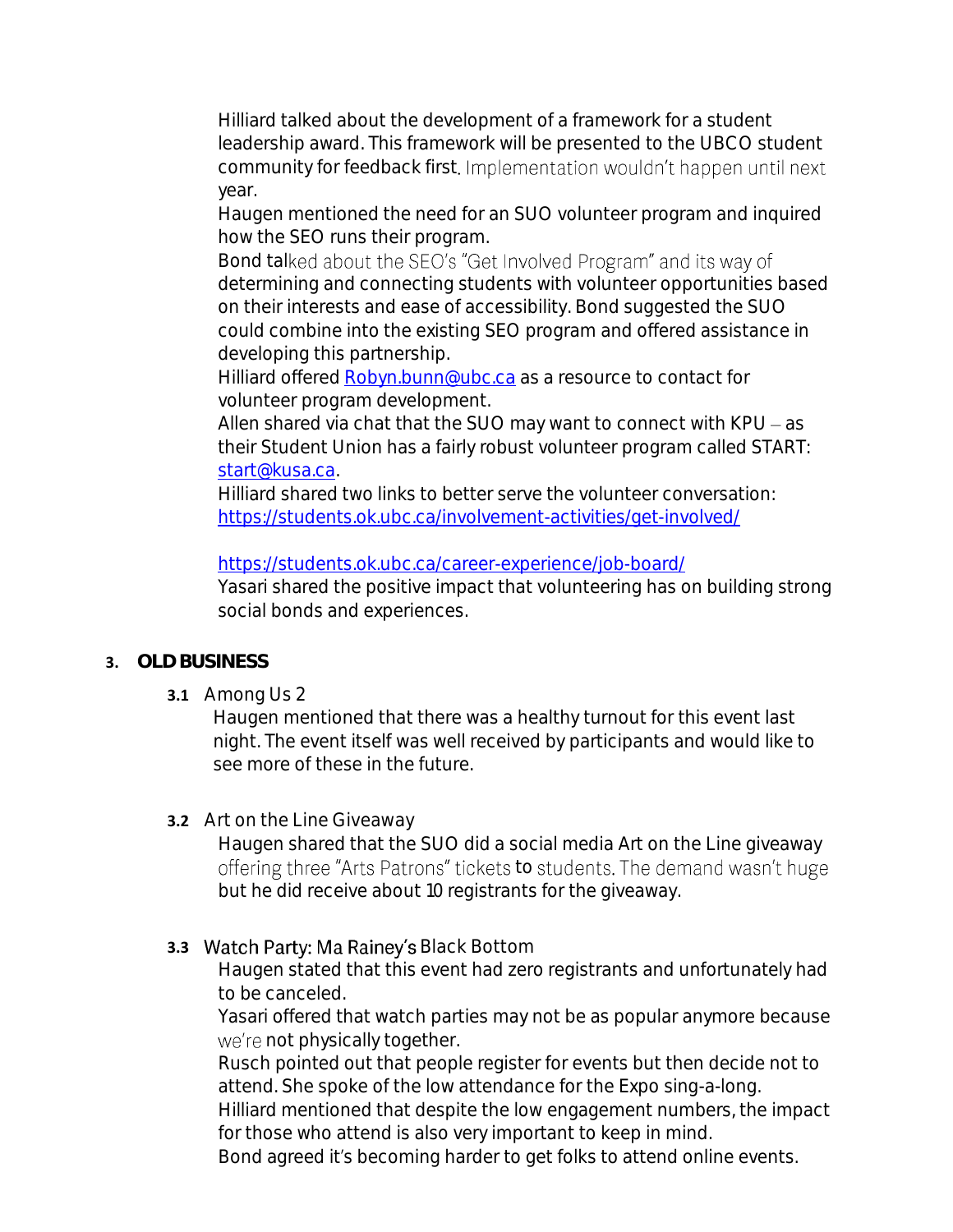- **4. NEW BUSINESS**
	- **4.1** Book Giveaway

Haugen spoke of the UBC Connects March 12<sup>th</sup> event; Beyond the Police State: a conversation with Desmond Cole and Robyn Maynard and the book giveaway that'll be implemented on March 1<sup>st</sup> or 2<sup>nd</sup>. The SUO will be giving away 25 copies each of Maynard's Policing Black Lives: State Violence in Canada from Slavery to the Present and Cole's The Skin We're In: A Year of Black Resistance and Power. The books will be available through the front desk.

#### **4.2** Black Creative Fund Creation for BHM

Haugen worked with ACSC to implement a fund that seeds black creatives and entrepreneurs on campus.

Bond was curious about funding sources on campus and would like to direct students to these opportunities.

Haugen mentioned he'll relay the message to ACSC to contact SEO.

**4.3** Biweekly Featured Student on SUO Social Media Haugen spoke of the possibility of showcasing a UBCO student twice a month on the SUO's social media channels.

#### **4.4** March Programming

Yasari mentioned Persian Club is having a new year celebration that could be showcased.

Rusch talked about the new student association Instagram account having a slow start but could tie together and help share things like Yasari's suggestion above.

Hilliard mentioned that March is "nutrition month" and perhaps we could seek collaborations with campus partners. She also mentioned about Emerge and International Student Career Week and posed a challenge to capitalize on that.

Yasari suggested a giveaway for "plant a flower day" on March 12th.

## **5. ADJOURNMENT**

Meeting adjourned at 11:55